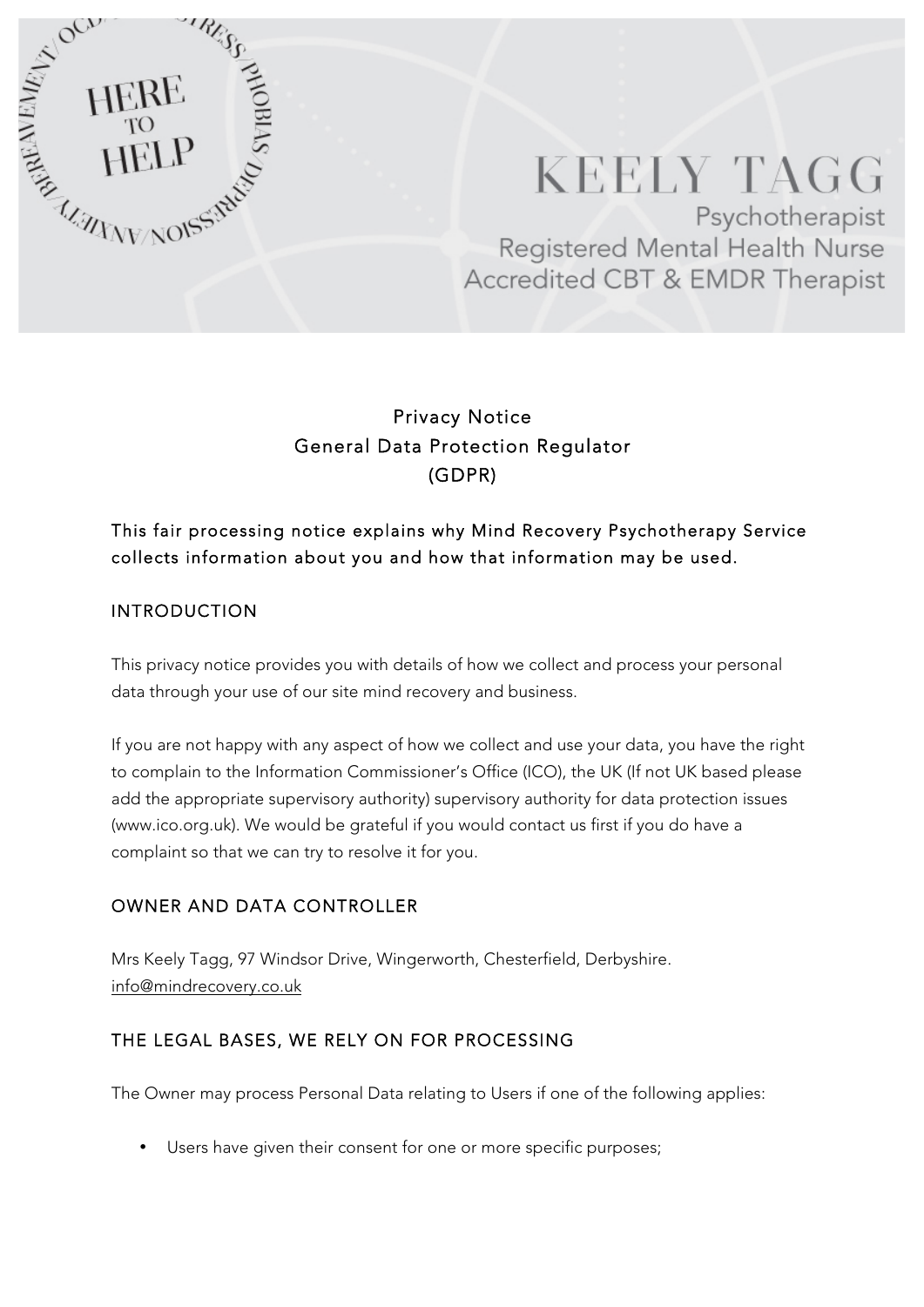- Provision of Data is necessary for the performance of an agreement with the User and any pre-contractual obligations;
- Processing is necessary for compliance with a legal obligation to which the Owner is subject;
- Processing is necessary for the purposes of the legitimate interests pursued by the Owner or by a third party;
- Upon request, the Owner will help to clarify the specific legal basis that applies to the processing if there is any concern.

## WHEN DO WE COLLECT YOUR PERSONAL DATA?

Personal Data is collected in the following methods:

- 1. Filling in forms on our website and in person in clinical sessions.
- 2. Communicating with us by post, phone, email, text.
- 3. Providing feedback.
- 4. Automatically collected Technical Data about your equipment, browsing actions and usage patterns. We collect this data by using cookies, server logs and similar technologies.

## WHAT PERSONAL DATA DO WE COLLECT?

We collect the following Personal Data from you:

- 1. Identity Data may include your first name, last name, address, carer, legal representative, emergency contact details, GP.
- 2. Brief notes and reports about your health.
- 3. Details about your treatment and care.
- 4. It is required by law.
- 5. You consent either implicitly or for the sake of your own care or explicitly for other purposes and it is justified in the public interest e.g. if a serious crime has been committed, if there is risk to the public, staff and to protect vulnerable adults and children.
- 6. Contact Data may include your billing address, email address and telephone numbers.
- 7. Technical Data may include your, internet protocol addresses, browser type and version, browser plug-in types and versions, time zone setting and location, operating system and platform and other technology on the devices you use to access this site.
- 8. Usage Data may include information about how you use our website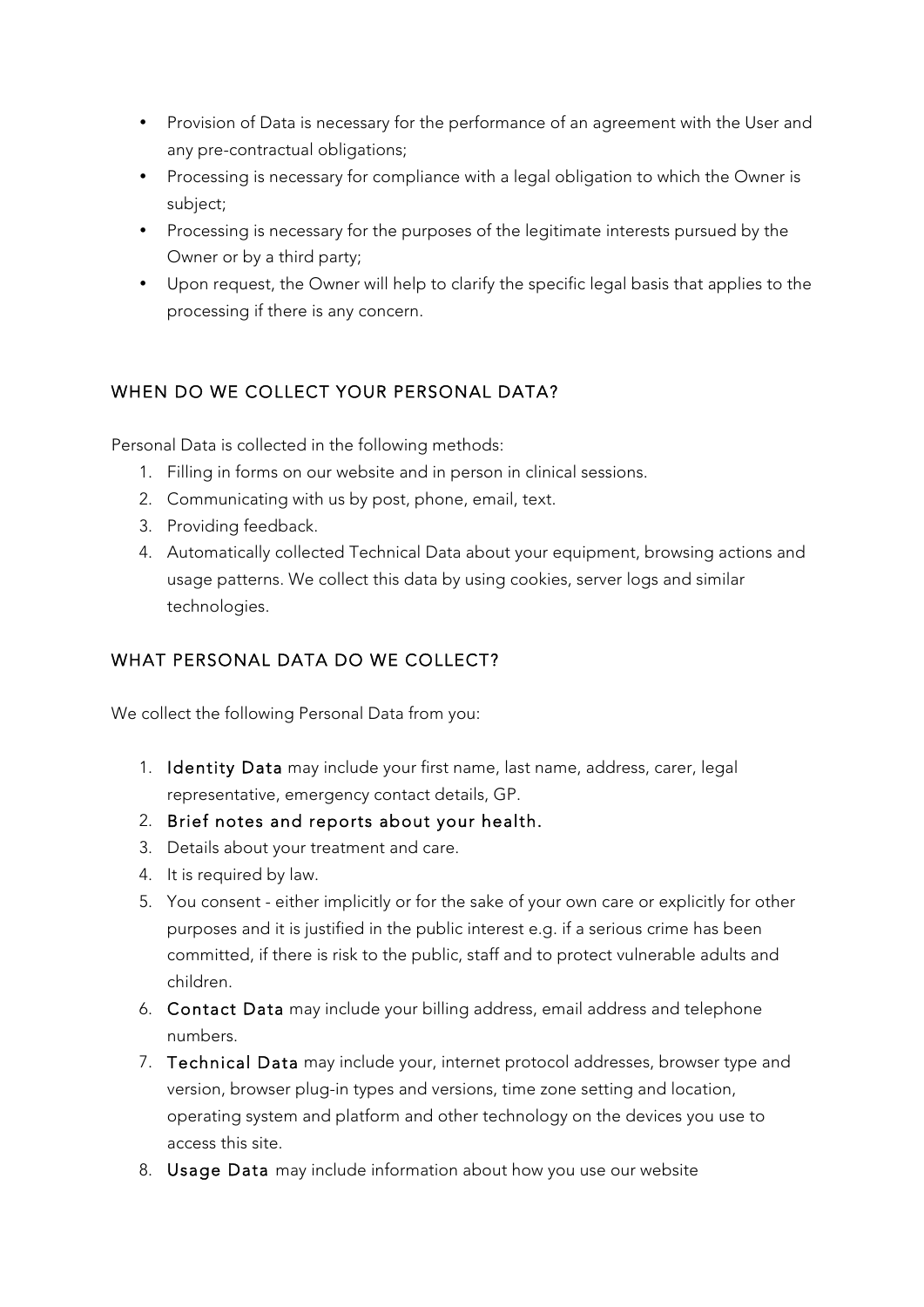9. Cookie Data information gathered by the use of cookies in your web browser.

#### HOW AND WHY DO WE USE YOUR PERSONAL DATA?

The Data is used to respond to your queries or questions about our services or products; as well as for the following purposes: analytics, linking to external social networks and platforms, SPAM protection and managing contacts, sending marketing messages and contacting the User.

We want to provide the best possible User experience for customers, and we use Data to allow us to offer to you, information, products and services that are most likely to interest you.

The Data privacy law allows this as part of our legitimate interest in understanding our customers and delivering the best possible service.

#### HOW WE PROTECT YOUR PERSONAL DATA

We know how much Data security matters to all our customers. We will treat your Data with the utmost care and have put in place appropriate security measures to prevent your Personal Data from being accidentally lost, used or accessed in an unauthorised way, altered or disclosed.

Our website interaction with customers is secured using 'https' technology.

We will notify you and any applicable regulator of a breach where we are legally required to do so.

#### HOW LONG WILL WE KEEP YOUR PERSONAL DATA?

We will only retain your personal data for as long as necessary to fulfil the purposes we collected it for, including for the purposes of satisfying any legal, accounting, or reporting requirements.

By law, we have to keep basic information about our customers (including Contact, Identity, Financial and Transaction Data) for six years after they cease being customers for tax purposes.

Once the retention period expires, Personal Data shall be deleted.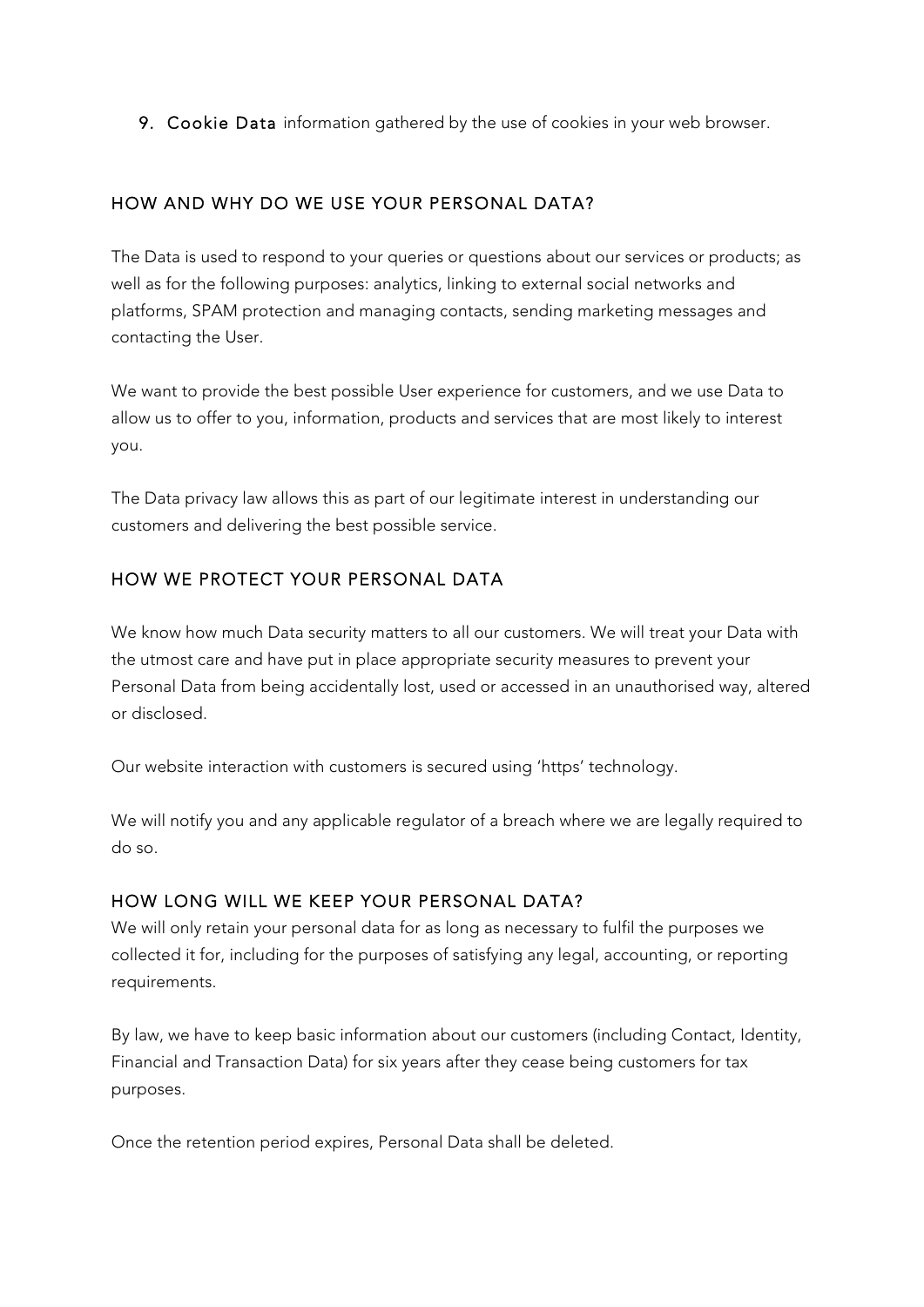## WHO DO WE SHARE YOUR PERSONAL DATA WITH?

We may at times share your Personal Data with third parties we work with. For example, companies who look after and support our website, email marketing companies and other business systems.

#### WHERE YOUR PERSONAL DATA MAY BE PROCESSED

At times we will need to share your Personal Data with third parties and suppliers outside the European Economic Area (EEA). If we do this, we ensure your Data receives the same protection as if it were being processed inside the EEA.

Where we use providers based in the United States, we may transfer data to them if they are part of the EU-US Privacy Shield, which requires them to provide similar protection to personal data shared between the Europe and the US.

#### WHAT ARE MY RIGHTS?

Users may exercise certain rights regarding the processing of Personal Data by the Owner.

- Right to withdraw their consent at any time. Users have the right to withdraw consent where they have previously given their consent to the processing of their Personal Data.
- Right to object to the processing of their Data. Users have the right to object to the processing of their Data if the processing is carried out on a legal basis other than consent.
- Right to access their Data. Users have the right to learn if Data is being processed by the Owner and obtain a copy of the Data being processed.
- Right to verify and seek rectification. Users have the right to verify the accuracy of their Data and ask for it to be updated or corrected.
- Right to restrict the processing of their Data. Users have the right, under certain circumstances, to restrict the processing of their Data. In this case, the Owner will not process their Data for any purpose other than storing it.
- Right to have their Personal Data deleted. Users have the right, under certain circumstances, to obtain the erasure of their Data from the Owner.
- Right to receive their Data and have it transferred to another controller. Users have the right to receive their Data and, if technically feasible, to have it transmitted to another controller without any hindrance.
- Right to object. Users have the right to bring a claim before their competent data protection authority.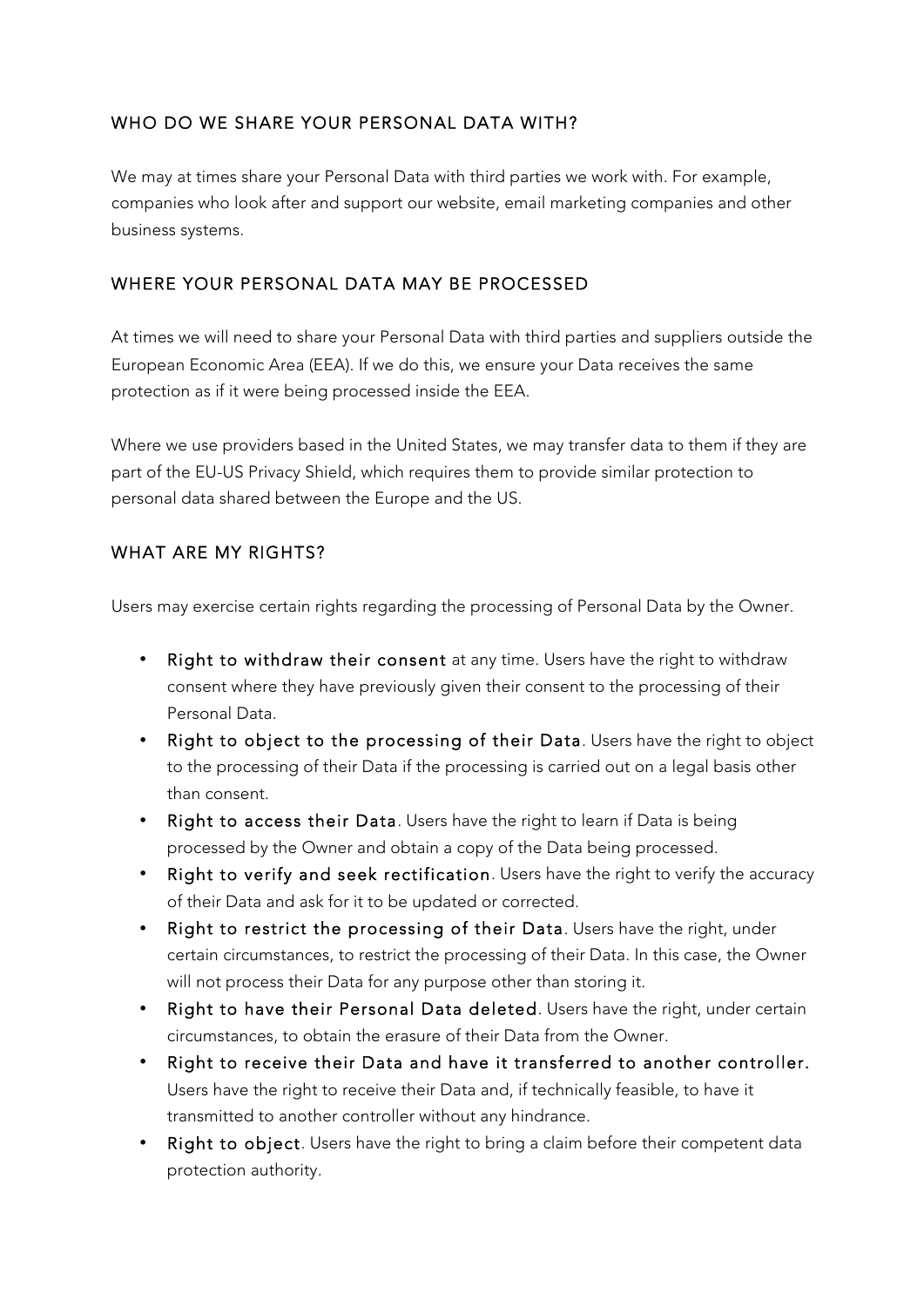## DETAILS ABOUT THE RIGHT TO OBJECT

Where Personal Data is processed for the legitimate interests pursued by the Owner, Users may object to such processing by providing a ground related to their particular situation to justify the objection.

Users must know that, however, should their Personal Data be processed for direct marketing purposes, they can object to that processing at any time without providing any justification.

# HOW TO EXERCISE YOUR RIGHTS

Any requests to exercise User rights can be directed to the Owner through the contact details provided in this document. These requests can be free of charge and will be addressed by the Owner within one month.

## HOW CAN YOU STOP THE USE OF YOUR PERSONAL DATA FOR DIRECT MARKETING?

You can stop any further direct marketing from us by:

- Clicking the unsubscribe link in emails we send at any time.
- Contacting the Data Controller via the details in this document.

## CONTACTING THE INFORMATION COMMISSIONER'S OFFICE (UK)

If you have any issue with how your Data has been handled or are not satisfied with the response you have received to any request, you have the right to lodge a complaint with the Information Commissioner's Office by calling 0303 123 1113 or go online to www.ico.org.uk/concerns.

## INFORMATION NOT CONTAINED IN THIS POLICY

More details concerning the collection or processing of Personal Data may be requested from the Owner at any time. Please see the contact information at the beginning of this document.

## COOKIE POLICY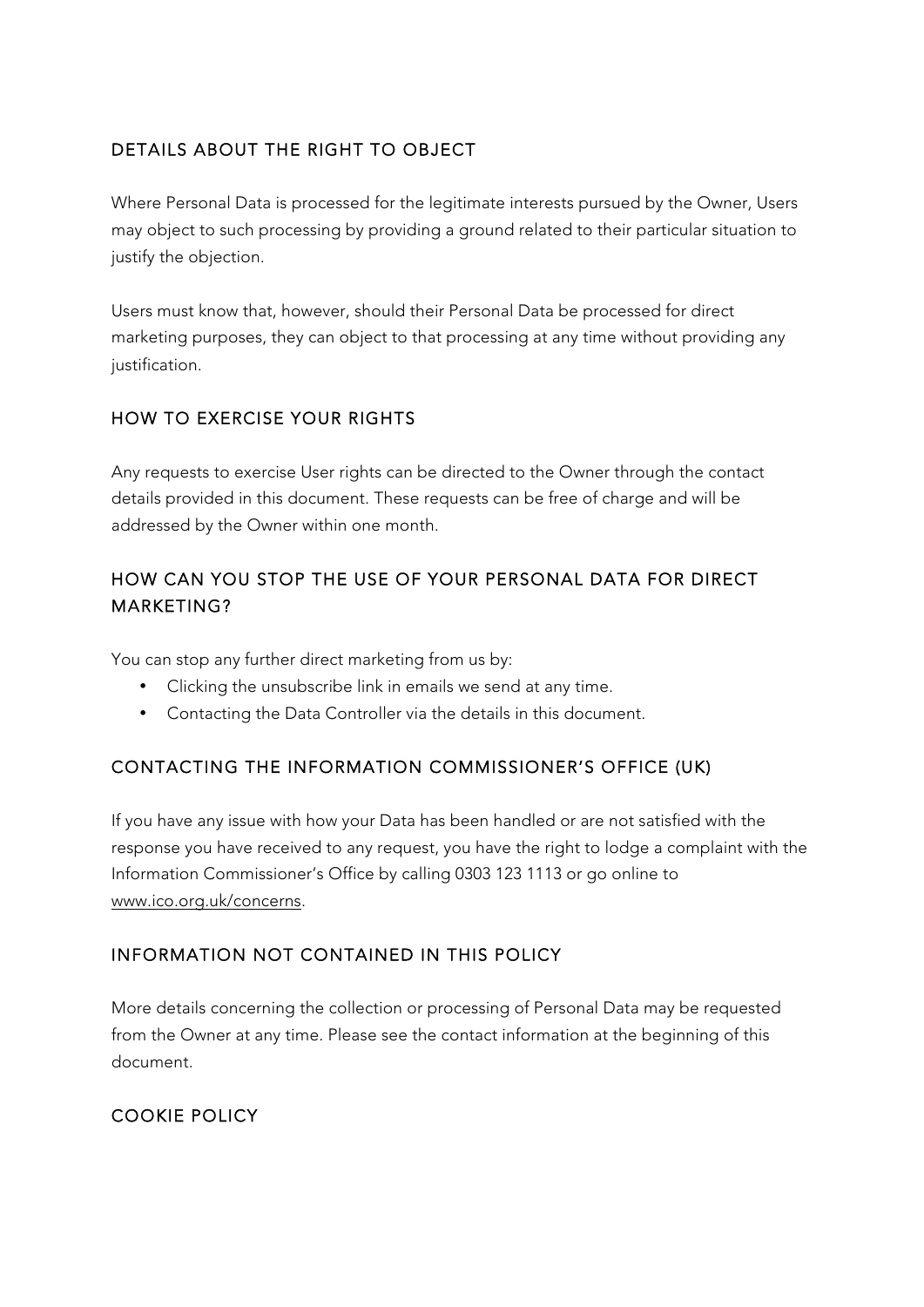This website uses Cookies. Please read section 9 of the following privacy policy. https://www.wix.com/about/privacy

#### DEFINITIONS AND LEGAL REFERENCES

### Personal Data (Data)

Any information that directly, indirectly, or in connection with other information — allows for the identification of a natural person.

## Usage Data

Information collected automatically through this website which can include: the IP addresses or domain names of the computers utilised by the Users who use this website, the time of the request, the method utilised to submit the request to the server, the country of origin, the browser and the operating system, the time details per visit and the path followed within the website and other parameters about the device operating system and/or the User's computer environment.

#### User

The individual using this website who, unless otherwise specified, coincides with the Data Subject.

## Data Subject

The natural person to whom the Personal Data refers.

#### Data Processor

The natural or legal person, public authority, agency or other body which processes Personal Data on behalf of the Controller, as described in this privacy policy.

#### Data Controller (or Owner)

The Data Controller, unless otherwise specified, is the Owner of this Website.

#### This Website

The means by which the Personal Data of the User is collected and processed.

#### Service

The service provided by this website as described on this site.

#### European Union (or EU)

Unless otherwise specified, all references made within this document to the European Union include all current member states to the European Union and the European Economic Area.